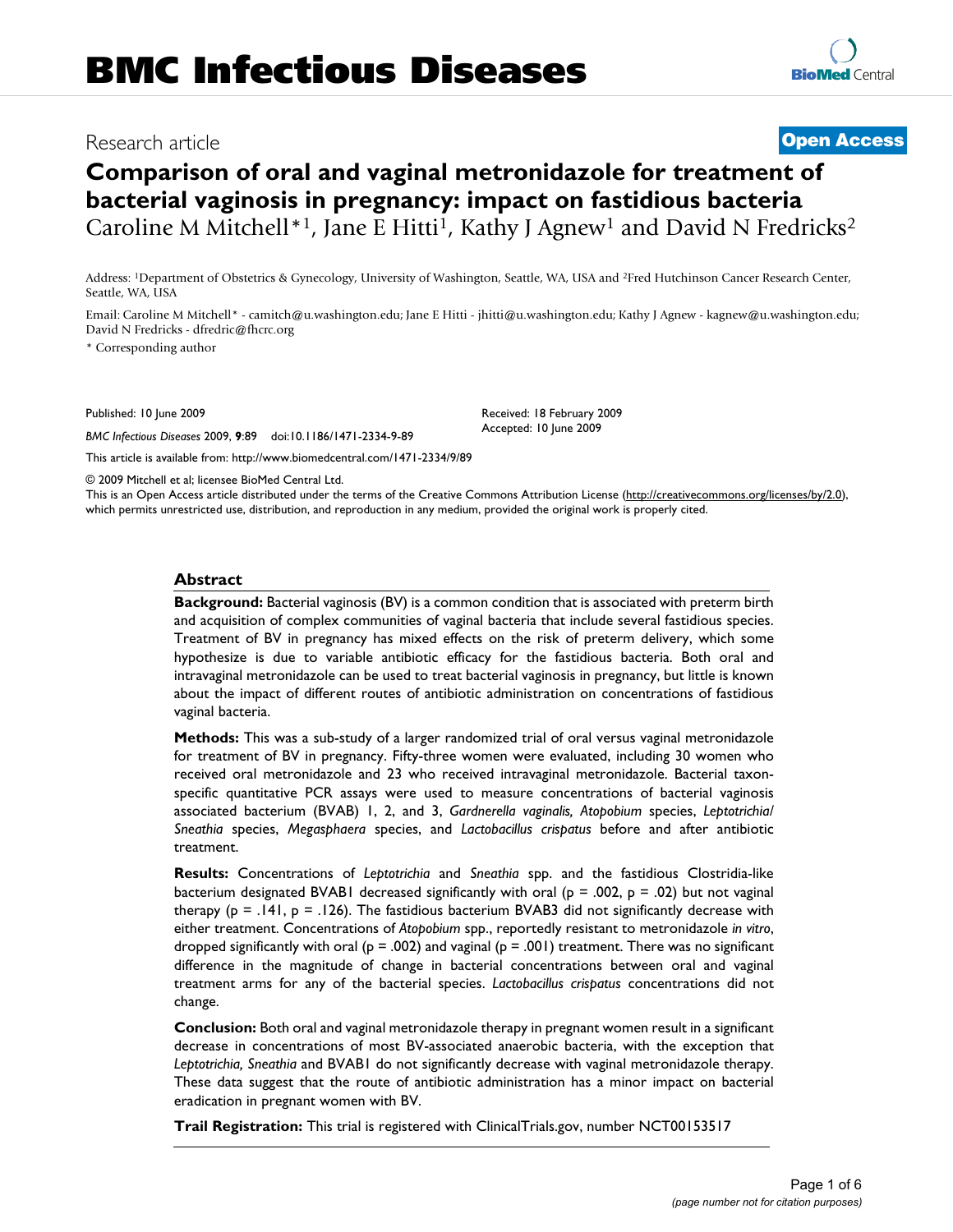## **Background**

Bacterial vaginosis (BV) is a common cause of vaginal discharge, with a prevalence of 29% in the general population[1]. BV is characterized by a loss of the normal, hydrogen peroxide  $(H_2O_2)$ -producing vaginal lactobacilli and an increase in the presence of anaerobic bacteria. The sequelae of BV can be serious; pregnant women with BV diagnosed between 8 and 17 weeks gestation have up to a sevenfold increase in the risk of delivery prior to 37 weeks[2].

The efficacy of oral metronidazole for treatment of BV has been reported to range from 87–92% when evaluated 4 weeks after treatment, compared to 61–94% for vaginal metronidazole[3]. However, recurrence rates as high as 70% have been noted one year after treatment[4]. In women with a history of preterm delivery some studies show a decreased risk of preterm delivery after screening for and treatment of BV in early pregnancy[5]. In low risk women, however, no change in the risk of preterm delivery was seen[6].

Recently, bacterial identification using broad range 16S rRNA gene PCR has demonstrated that the vaginal microbiota in subjects with BV is more complex than has been revealed by cultivation methods [7-9]. Not only is BV heterogeneous, with different populations and concentrations of bacteria in different individuals, but previously uncultivated bacteria are highly prevalent in women with BV. Since these bacteria are difficult to culture, their susceptibility to antibiotics is not known at this time. Most treatment studies in pregnancy have used oral metronidazole, though vaginal metronidazole is an acceptable option [10,3] that has shown efficacy against fastidious bacteria[11]. One hypothesis for the lack of effect of metronidazole treatment on rates of preterm delivery is that the route of antibiotic delivery may affect treatment efficacy for some vaginal bacteria. For instance, oral delivery of metronidazole may not eradicate some fastidious BVassociated bacteria if oral treatment results in lower vaginal antibiotic concentrations. To explore this hypothesis, we evaluated vaginal fluid samples from a randomized trial of oral versus vaginal metronidazole to examine the effect of each formulation on quantities of fastidious BVassociated bacteria.

### **Methods**

This study analyzed samples collected during a prospective randomized trial comparing cure of BV with vaginal versus oral metronidazole treatment for asymptomatic bacterial vaginosis in early pregnancy that was conducted between May 2000 and September 2004 in Seattle, Washington. Women were eligible for the parent study if they had a singleton, live, intrauterine pregnancy between 10– 20 weeks, were able to provide informed consent and

were diagnosed with bacterial vaginosis by Nugent's Gram stain criteria[12] at a screening visit. For this substudy, we enriched our sample set for women likely to experience poor response to treatment by selecting all women who delivered preterm (< 37 weeks). We then selected 3 additional women who delivered at term, matched for race and treatment arm, for each woman who delivered preterm (Figure 1). The parent study and this substudy were approved by the University of Washington Institutional Review Board (IRB); the parent study was also approved by the Centers for Disease Control and Prevention IRB and was registered with [http://www.clinicaltrials.gov,](http://www.clinicaltrials.gov) #NCT00153517.

Women were screened at an antenatal clinic visit, then randomized to either oral metronidazole 250 mg three times a day for 7 days with a vaginal placebo, or to 0.5 g of 0.75% vaginal metronidazole twice a day with an oral placebo. Women were assessed at 4 weeks and 8 weeks after treatment, and at delivery. Data on Amsel's clinical criteria for BV [13] were collected at baseline and at all follow-up visits. At each visit four vaginal swabs were col-



#### Figure I

**This paper reports results of a nested case-control sub-study of women who were participants in a randomized controlled trial of oral versus vaginal metronidazole treatment for bacterial vaginosis in the first trimester of pregnancy**. This flow diagram shows how sub-study cases (women with preterm delivery) and controls (women with term delivery) were chosen from parent study groups randomized to oral or vaginal metronidazole treatment, with reasons for subject exclusion.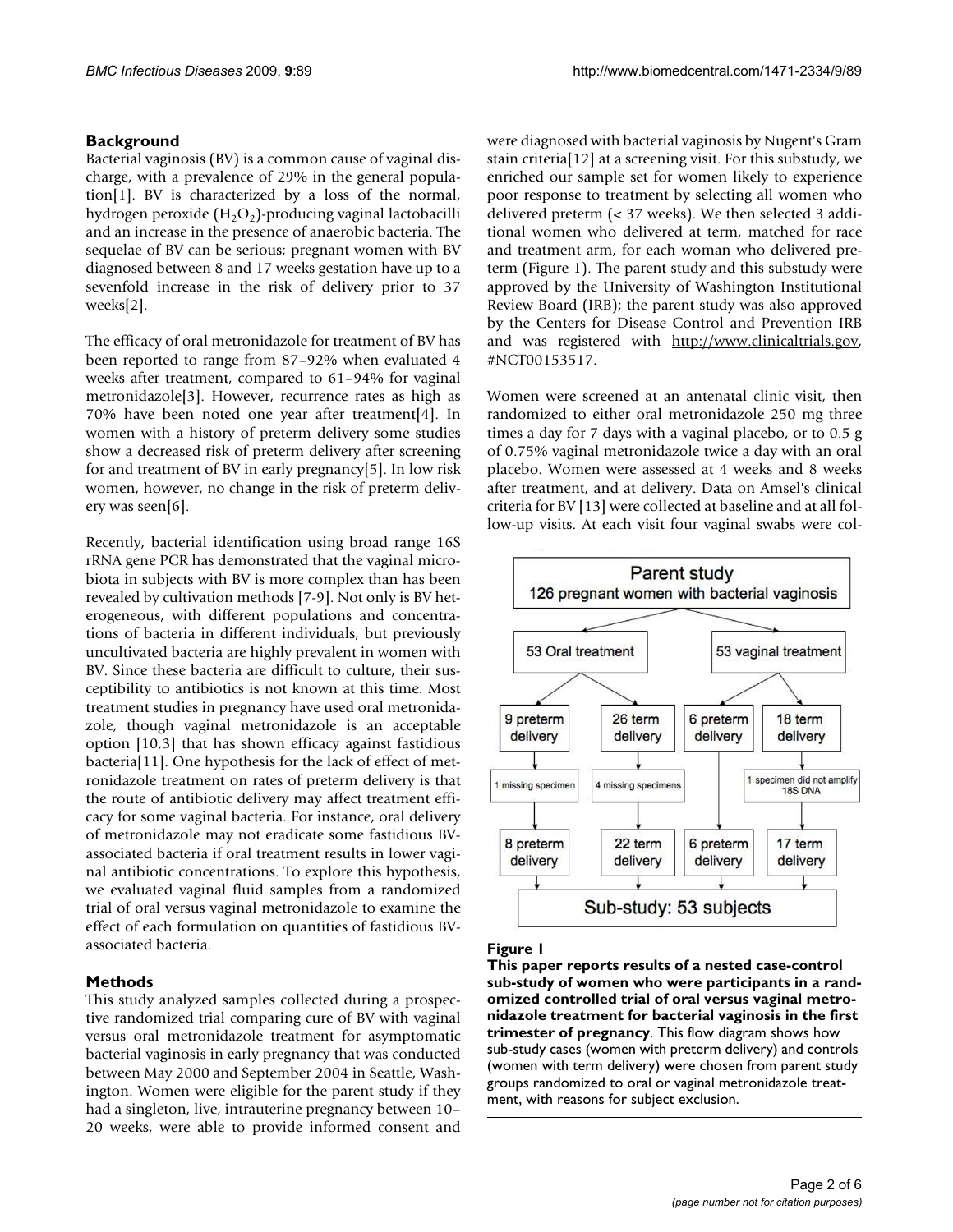lected using standard Dacron swabs: one used for repeat Gram stain, and three others that were placed in 900 uL of phosphate buffered saline or normal saline and frozen at  $-80^{\circ}$ C.

Frozen vaginal swabs from the randomization visit and one post-treatment visit were thawed, mixed by vortex shaker for 1 minute and then removed from the liquid. The liquid was centrifuged for 10 minutes at  $> 10,000 \times g$ , and the supernatant removed. The remaining pellet underwent DNA extraction with the MoBio UltraClean Soil DNA Isolation Kit (MoBio, Carlsbad, CA). A clean swab was run through the DNA extraction process as an extraction control for each set of samples. All extracted DNA was tested in a quantitative PCR using primers targeting the human 18S rRNA gene to validate that successful DNA extraction occurred. An internal amplification control PCR using exogenous DNA from a jellyfish gene was used to test for presence of PCR inhibitors[14].

Vaginal fluid samples were then subjected to eight separate taxon-directed 16S rRNA gene quantitative PCR assays for the detection and quantification of individual bacteria which have been described elsewhere [11]. One assay detects two bacterial species (*Leptotrichia* and *Sneathia*) that are closely related. Each assay has previously been validated and proven to be sensitive (to a level of 1–10 DNA copies/reaction) and specific (does not detect other bacteria at a concentration of  $10<sup>6</sup>$ copies/rxn). The assays use a TaqMan format, and are run on an ABI 7500 Thermocycler (Applied Biosystems, Foster City, CA). Negative assays were assigned a value at the lower limit of detection for that assay, and were included in all analyses, including the calculation of mean bacterial concentrations.

Statistical analysis was performed using SPSS version 11. Demographic data was compared between groups using the Chi-square test for categorical variables and the Mann-Whitney U test for continuous variables. The change in detection of bacteria (i.e. bacteria present pre-treatment but not post-treatment) was evaluated using the Chisquared test. Bacterial concentrations were log transformed and comparison of the mean difference in bacterial concentrations before and after treatment within each treatment group was performed using a paired T-test. Comparison of mean log-transformed concentrations pre and post-treatment between the two treatment groups, as well as the change in concentration after treatment was performed using an independent samples T-test. We estimated that we would be able to detect a .95 log difference in the mean change in concentrations of bacteria between women randomized to oral verus vaginal treatment.

# **Results**

In the parent study, 15 women delivered preterm (< 37 weeks gestation) and 14 had adequate samples for inclusion in this sub-analysis. Forty-four women who delivered at term, matched for treatment assignment and race were selected. Of those, 4 did not have a complete set of pre and post-treatment samples for analysis, and were excluded. One additional subject who delivered at term was excluded because no human rRNA gene DNA was amplified from the post-treatment sample, suggesting that DNA extraction was inadequate or the swab did not contact a human surface. This left a total of 53 women in the final population, 30 of whom had been randomized to oral treatment (8 pre-term and 22 term deliveries) and 23 to vaginal treatment (6 pre-term and 17 term deliveries) (Figure 1). Three women did not have samples available from the 4-week follow-up visit, and so samples collected 8 weeks after treatment were analyzed. There were more African American participants in the oral treatment group, and more Hispanic participants in the vaginal treatment group (Table 1). Women in the oral treatment group were of higher gravidity, but the groups were otherwise similar in terms of gestational age at enrollment and known risk factors for BV, including smoking and douching.

At visit 1, the most prevalent bacteria detected included *Gardnerella vaginalis* (98%), *Atopobium spp*. (73%) *Megasphaera* (70%), *Leptotrichia/Sneathia* (55%) and BVAB2 (51%). Other bacteria were less common: BVAB1 (30%) and BVAB3 (17%). Of women with bacteria detected, there were no differences in rates of bacterial persistence (defined as presence of the a bacterium in both the pre and post-treatment samples) between the two treatment groups (Table 2). *Lactobacillus crispatus*, a marker of vaginal health, was rarely present either before or after treatment (6/53 vs 9/53).

The decreases in concentrations of BVAB1 and *Leptotrichia/Sneathia* were statistically significant in those subjects receiving oral therapy, but not in the vaginal treatment subgroup (Table 3). Neither oral nor vaginal treatment caused a significant decrease in concentrations of BVAB3. For the remaining bacteria, treatment was highly effective at decreasing vaginal bacterial concentrations (Table 3). Concentrations of *Atopobium spp* decreased by a mean of 1.92  $log (p < .01)$  in the oral group and 2.12  $\log$  (p < .01) in the vaginal group, which was not statistically significantly different. When pre and posttreatment bacterial concentrations were compared between treatment groups, no significant differences were found. *Lactobacillus crispatus* concentrations were not affected by treatment.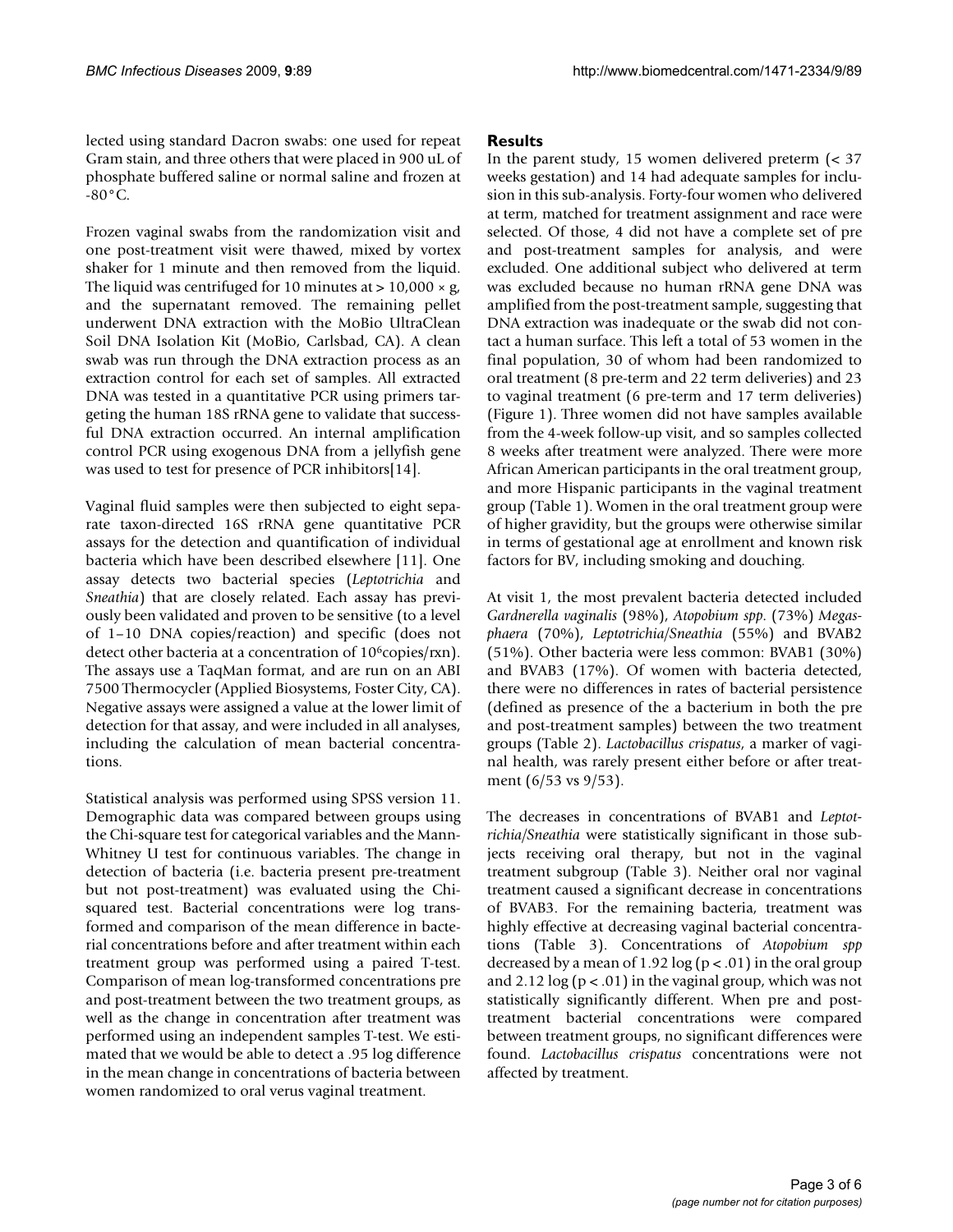**Table 1: Demographic data for women randomized to oral or vaginal metronidazole.**

|                                                                | Oral treatment<br>$(n = 30)$ | Vaginal treatment<br>$(n = 23)$ | P value <sup>a</sup> |
|----------------------------------------------------------------|------------------------------|---------------------------------|----------------------|
| Age (mean years)                                               | 23                           | 20                              | .17                  |
| Raceb                                                          |                              |                                 | 0.                   |
| White                                                          | 7 (20%)                      | 7 (30%)                         |                      |
| African American                                               | 13(43%)                      | 4(17%)                          |                      |
| Asian/PI                                                       | 10(33%)                      | 4(17%)                          |                      |
| Hispanic                                                       | 0                            | 7 (30%)                         |                      |
| Marital status <sup>c</sup>                                    |                              |                                 | .60                  |
| Single                                                         | 12(40%)                      | 8 (35%)                         |                      |
| Married/living with                                            | 17 (57%)                     | 15 (65%)                        |                      |
| Occupation <sup>c</sup>                                        |                              |                                 | .65                  |
| Student                                                        | 7(23%)                       | 8(35%)                          |                      |
| Employed                                                       | 13(43%)                      | 8 (35%)                         |                      |
| Unemployed                                                     | 10(33%)                      | 7 (30%)                         |                      |
| Education (highest completed) <sup>c</sup>                     |                              |                                 | .20                  |
| Primary                                                        | 9(30%)                       | 10(43%)                         |                      |
| Secondary                                                      | 12 (40%)                     | 4 (17%)                         |                      |
| <b>Tertiary</b>                                                | 9(30%)                       | 9(39%)                          |                      |
| History of douching                                            | 6(20%)                       | 2(9%)                           | .44                  |
| Smoker                                                         | 11(37%)                      | 11 (48%)                        | .41                  |
| Gravidity (median)                                             | 2                            |                                 | .02                  |
| Gestational age at enrollment (median in weeks)                | 15                           | 16                              | .51                  |
| Gestational age at delivery (median in weeks)                  | 39                           | 40                              | .78                  |
| Birthweight (mean in grams)                                    | 3160.5                       | 3203                            | .94                  |
| Clinical cure after treatment                                  | 17 (57%)                     | 14(61%)                         | .73                  |
| (ie. 0 Amsel's criteria)                                       |                              |                                 |                      |
| Microbiologic cure after treatment (ie. Nugent score $\leq$ 3) | 16 (53%)                     | 12 (52%)                        | .58                  |

aCategorical variables were analyzed using Chi square or Fisher's exact test. Continuous variables were analyzed using the Mann-Whitney U test. bPercentages may not add up to 100% because of rounding, or missing data points cMissing data for some participants

# **Discussion**

Overall this study shows that oral and vaginal metronidazole treatment of bacterial vaginosis in early pregnancy produces comparable changes in most BV-associated bacteria, even fastidious species. A few species, such as *Leptotrichia/Sneathia* and the bacterium BVAB1, show greater response to oral than vaginal treatment. Concentrations of the novel, fastidious bacterium BVAB3 did not decrease significantly in either treatment arm, but this may be due

#### **Table 2: Persistent detection of individual bacteria by speciesspecific qPCR after treatment with oral or vaginal metronidazole (Chi-square test)**

| <b>Bacteria</b>       | Oral $n/N$ $(\%)$ | Vaginal n/N (%) | P value |
|-----------------------|-------------------|-----------------|---------|
| Gardnerella vaginalis | 24/30 (80%)       | 16/22 (73%)     | .43     |
| Megasphaera spp.      | 12/22 (55%)       | 5/15(33%)       | .38     |
| Leptotrichia/Sneathia | 6/18(33%)         | 5/11(45%)       | .76     |
| Atopobium vaginae     | 11/21(52%)        | 9/17(53%)       | .85     |
| <b>BVABI</b>          | 0/11(0%)          | 1/5(20%)        | .29     |
| BVAB <sub>2</sub>     | 3/18(17%)         | $1/9$ (11%)     | .30     |
| BVAB3                 | $1/6$ (17%)       | $1/3$ (33%)     | .66     |
|                       |                   |                 |         |

n = number of women with bacteria detected at visit 2

 $N$  = number of women with bacteria detected at visit  $1$ 

to the small numbers of women with detectable BVAB3 at the first visit: only 6 women in the oral treatment arm and 3 in the vaginal treatment arm.

Subjects with BV have complex communities of vaginal bacteria. Some bacterial species may be directly killed by metronidazole. Other bacterial species may not be susceptible to metronidazole but decrease in concentration because they are metabolically dependent on other species that are susceptible (indirect effects). These data demonstrate that oral metronidazole therapy results in decreased vaginal concentrations of all of these BVABs, though the change in BVAB3 concentration was not statistically significant. None of the fastidious BVAB increased in concentration to suggest that they are resistant to the direct or indirect effects of metronidazole. *Atopobium spp* also showed a significant decrease in bacterial concentrations after treatment despite the observation that many *Atopobium* species are resistant to metronidazole *in vitro*, suggesting an indirect effect [15]. *Lactobacillus crispatus* concentrations did not rise significantly at 4 weeks after treatment.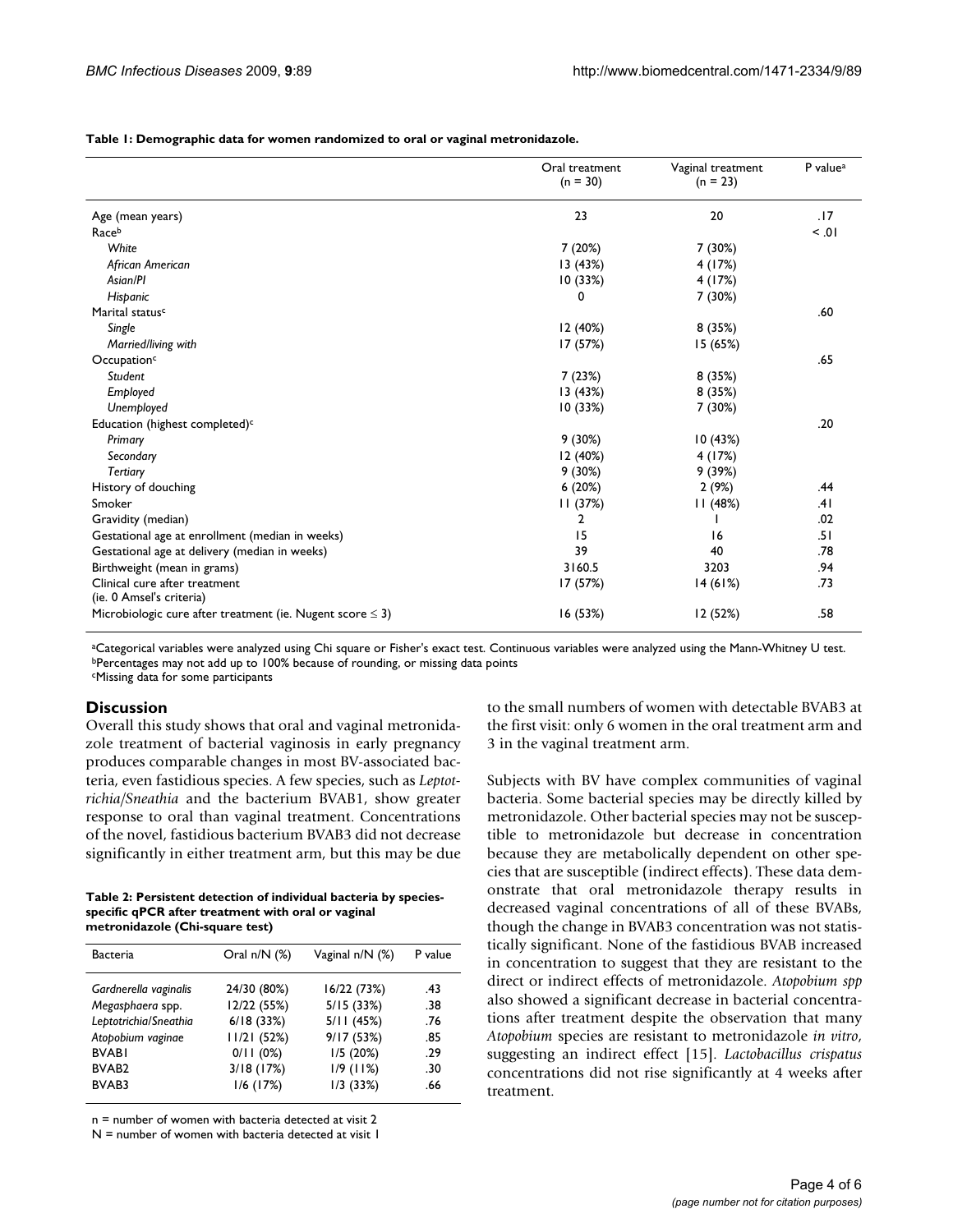Table 3: Comparison of the pre- and post-treatment mean  $log_{10}$ **transformed bacterial concentrations and mean log10 – transformed change in concentration within the groups of women treated with oral and vaginal metronidazole.**

| Bacteria              |        | Oral ( $n = 30$ )              | Vaginal ( $n = 23$ )  |  |
|-----------------------|--------|--------------------------------|-----------------------|--|
| L. crispatus          | Pre    | $1.409 \pm 1.120$ <sup>a</sup> | $1.495 \pm 1.354$     |  |
|                       | Post   | $1.798 \pm 2.056$              | $2.338 \pm 2.726$     |  |
|                       | Change | .375<br>$(p = .43b)$           | .843<br>$(p = .17)$   |  |
| G. vaginalis          | Pre    | $6.939 \pm 1.577$              | $6.421 \pm 1.962$     |  |
|                       | Post   | $5.085 \pm 2.449$              | $4.372 \pm 2.720$     |  |
|                       | Change | $-1.853$<br>(p < .01)          | $-2.049$<br>(p < .01) |  |
| Megasphaera spp.      | Pre    | $4.883 \pm 2.551$              | $4.587 \pm 2.812$     |  |
|                       | Post   | $3.250 \pm 2.834$              | $1.970 \pm 1.994$     |  |
|                       | Change | $-1.633$<br>(p < .01)          | $-2.617$<br>(p < .01) |  |
| Leptotrichia/Sneathia | Pre    | $3.588 \pm 2.203$              | $3.211 \pm 2.456$     |  |
|                       | Post   | 2.105+2.124                    | 2.331+2.339           |  |
|                       | Change | $-1.484$<br>(p < .01)          | -.880<br>$(p = .14)$  |  |
| Atopobium             | Pre    | $4.869 \pm 2.567$              | $4.715 \pm 2.558$     |  |
|                       | Post   | $3.000 \pm 2.628$              | $2.598 \pm 2.270$     |  |
|                       | Change | -1.921<br>(p < .01)            | $-2.117$<br>(p < .01) |  |
| BVABI                 | Pre    | $2.714 \pm 2.699$              | $1.909 \pm 2.100$     |  |
|                       | Post   | $1.337 \pm 1.340$              | $1.355 \pm 1.321$     |  |
|                       | Change | $-1.378$<br>$(p = .026)$       | $-555$<br>(.127)      |  |
| BVAB2                 | Pre    | $3.343 \pm 2.050$              | $2.761 \pm 2.294$     |  |
|                       | Post   | $1.601 \pm 1.603$              | $1.207 \pm .992$      |  |
|                       | Change | -1.742<br>(p < .01)            | -1.554<br>(p < .01)   |  |
| BVAB3                 | Pre    | 1.773+1.589                    | $1.532 \pm 1.447$     |  |
|                       | Post   | $1.255 \pm .976$               | $1.144 \pm .690$      |  |
|                       | Change | -1.459<br>$(p = .12)$          | -.765<br>$(p = .10)$  |  |

aAll pre- and post-treatment values were compared between groups and were not significantly different.

bAll p-values are for paired T-test comparing pre-treatment concentration of bacterium to post-treatment concentration of bacterium within the individual treatment group.

One limitation of this study is that the post-treatment sample was collected between 4–8 weeks after therapy and may not reflect immediate (and possibly more dramatic) treatment response, though we would expect this to have biased our study not to find a significant change in concentrations. A second limitation is that given the variation in the composition of bacterial populations between women we did not have adequate power to adequately assess the effect of treatment on BVAB3. Our study quantified 8 individual bacterial species. Characterization of total bacterial load and concentrations of additional species would likely provide additional insight into how different communities of vaginal bacteria change in response to antibiotic therapy for BV.

There are many questions that remain unanswered, including whether the intravaginal concentrations of these bacteria reflect their prevalence in the upper genital tract as well, and whether different routes of antibiotic administration alter risk of preterm birth by affecting bacteria in different compartments. With a larger study population we would enhance our ability to determine if a difference in response to treatment for any single bacterium is associated with preterm birth.

Several interesting hypotheses can be generated from these data. First, the lack of significant increase in *Lactobacillus crispatus* concentrations 4 weeks after treatment for BV suggests that the return of normal flora is slow, and that women may be vulnerable to relapse due to the low levels of protective lactobacilli. Second, the significant decrease in *Atopobium* concentrations despite this organism's suspected resistance to metronidazole may suggest that this bacterium and others require the presence of other bacteria in order to thrive in the vaginal environment. Third, although *Leptotrichia*, *Sneathia* and BVAB1 species did not experience the same significant decrease in concentration with vaginal as compared to oral treatment, there was no difference in cure rates, nor in persistence of the bacteria after treatment between the groups. This suggests that the community of anaerobes may be more important than the specific members and that targeting keystone members of the microbial community may have indirect effects on non-target or "antibiotic resistant" bacteria such as *Atopobium vaginae*.

#### **Conclusion**

Both oral and vaginal metronidazole therapy in pregnant women result in a significant decrease in concentrations of most BV-associated anaerobic bacteria, with the exception that *Leptotrichia, Sneathia* and BVAB1 do not significantly decrease with vaginal metronidazole therapy. These data suggest that the route of antibiotic administration has a minor impact on bacterial eradication in pregnant women with BV.